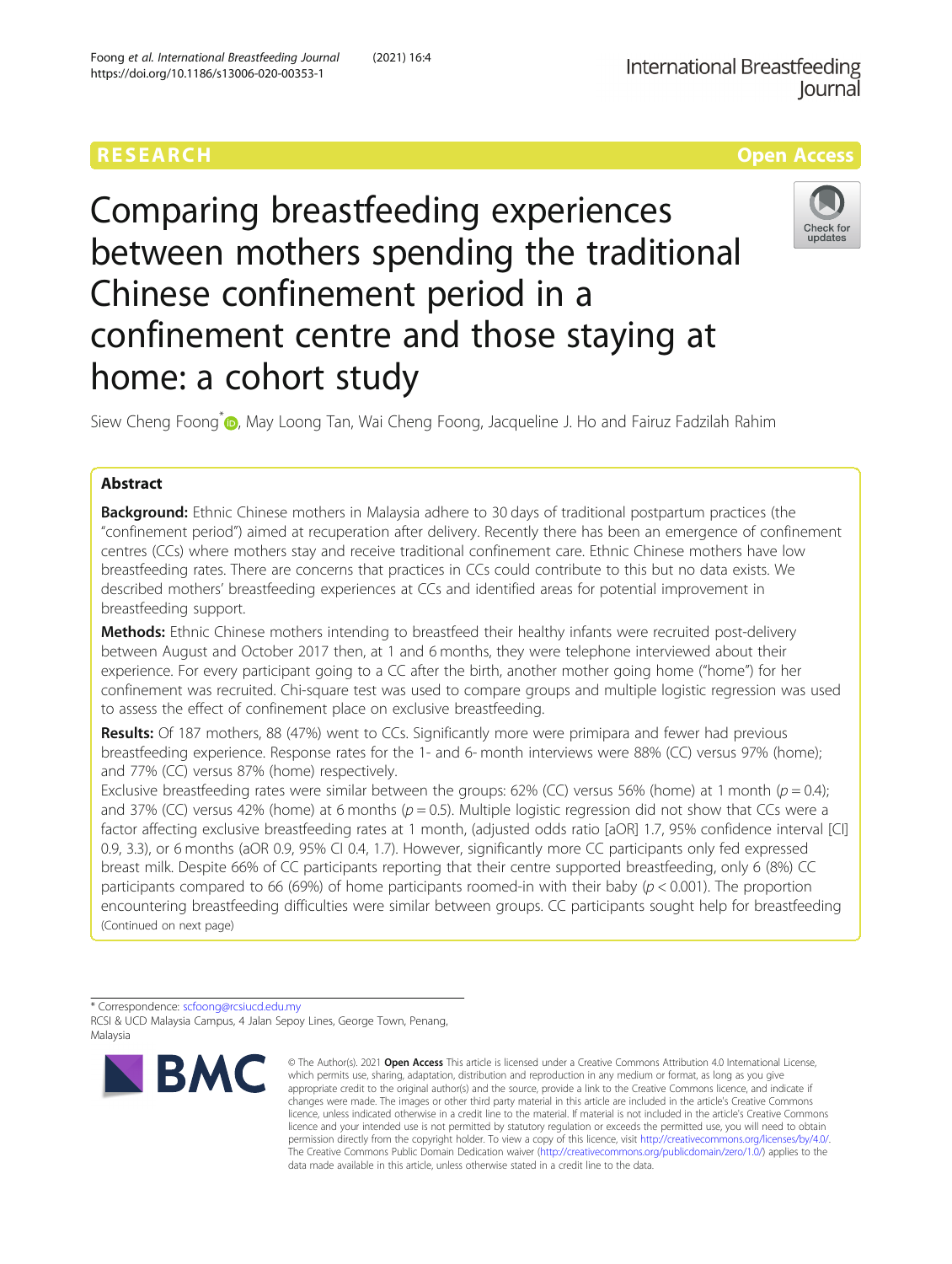# (Continued from previous page)

problems mainly from CC staff and support groups while home participants obtained help from friends and healthcare professionals.

**Conclusions:** Breastfeeding rates appeared to be similar at CCs and at home during the confinement period, but there were gaps in how CCs supported breastfeeding. Targeted training to CC staff to support breastfeeding may result in better outcomes for mothers staying in CCs.

Keywords: confinement centre, postpartum care, breastfeeding, support, barriers, Chinese

# Background

Breastfeeding is the cornerstone of infant nutrition and the dangers of not breastfeeding are well recognised [\[1](#page-7-0)]. The early initiation of breastfeeding after birth and subsequent early postpartum establishment of breastfeeding are important for successful breastfeeding [\[2](#page-7-0)]. Close and continuous proximity of mother and baby 24 h a day is also important to the establishment of breastfeeding [\[3](#page-7-0)]. In some traditional cultural postpartum practices, restrictions to contact between mother and baby may occur. These may affect mother-infant interaction and breastfeeding practice.

Malaysia has a multi-ethnic society and each ethnic group has its own traditional postnatal practice. Chinese ethnicity is one of the three major groups and despite modernisation, most Chinese women adhere strictly to a 30-day traditional postpartum period, known locally as the "confinement period" or "zuo yue zi"  $[4-7]$  $[4-7]$  $[4-7]$  $[4-7]$  $[4-7]$ .

These practices are based on the traditional Chinese belief system about the maintenance of Yin and Yang in the mother after childbirth so that her health is restored. Many believe that non-adherence to these practices will result in potentially long-term adverse effects on the quality of life to the mother. Influences of relatives, in particular the new mother's mother, her mother-in-law and her grandmother, are factors that ensured that these practices are carried out and passed down from generation to generation [[4,](#page-7-0) [7\]](#page-8-0).

During the confinement period, the mother would be assisted fully at her home by someone (or sometimes more than one person), ensuring that she gets enough rest, providing the appropriate diet, caring for the newborn baby and ensuring she abides by confinement practices such as keeping warm [\[5](#page-7-0)]. This usually means the mother avoids draughts or taking showers for the whole month [\[4](#page-7-0), [7,](#page-8-0) [8](#page-8-0)]. This person was traditionally a close female relative [\[6](#page-7-0)] but practices have evolved to hiring a "confinement lady" (yue so) who is considered an expert in the necessary diet and practices [[8,](#page-8-0) [9\]](#page-8-0). The confinement lady would be employed to stay in the new mother's home after delivery for at least 4 weeks [[9\]](#page-8-0).

Over the last decade, a new method of providing this care emerged and is increasingly replacing the role of confinement ladies or female relatives at home.

Confinement centres (CCs) provide a place for postpartum Chinese mothers to stay during their confinement period and observe traditional postpartum practices under the care of the CC staff  $[9]$  $[9]$ . A typical CC is often a converted house with several rooms for mothers and a room designed as a nursery where the babies are all placed. Mothers may share rooms and typically all the babies would be in a single 'nursery'. This centre would be staffed by women who have experience with newborns and are familiar with the Chinese cultural confinement requirements, a cook to prepare the required confinement diet for mothers and occasionally qualified nurses to look after the well-being of mothers and babies [[9\]](#page-8-0). Although care of the infant is in no way neglected because the focus of these CCs is mainly towards providing traditional care for the mother, compromises in mother-infant bonding and breastfeeding may occur. This has led to concerns that breastfeeding may not be adequately supported in CCs and further compromising breastfeeding rates for the Chinese population, which is currently the lowest among the major ethnic groups in Malaysia [[10,](#page-8-0) [11\]](#page-8-0), despite evidence that a high proportion of them intend to breastfeed [[10\]](#page-8-0).

There are currently no published data about breastfeeding practices in confinement centres and this is important because the development of such centres is a growing phenomenon across Asia and beyond. The aim of the study is to describe the breastfeeding experience of ethnic Chinese mothers who stayed in CCs during the traditional confinement period and compare the breastfeeding outcomes at 1 and 6 months with those who stayed at home, to determine if the place of confinement had any effect on breastfeeding, identify current practices and areas for potential improvement in breastfeeding support in confinement centres.

# Methods

This was a prospective cohort study. Participants were recruited from the postnatal wards of six hospitals in Penang, Malaysia between August and October 2017. Malaysian mothers of Chinese ethnicity with the intention to breastfeed their healthy term infants were recruited post-delivery, then telephone interviewed about their experience at 1 and 6 months later. We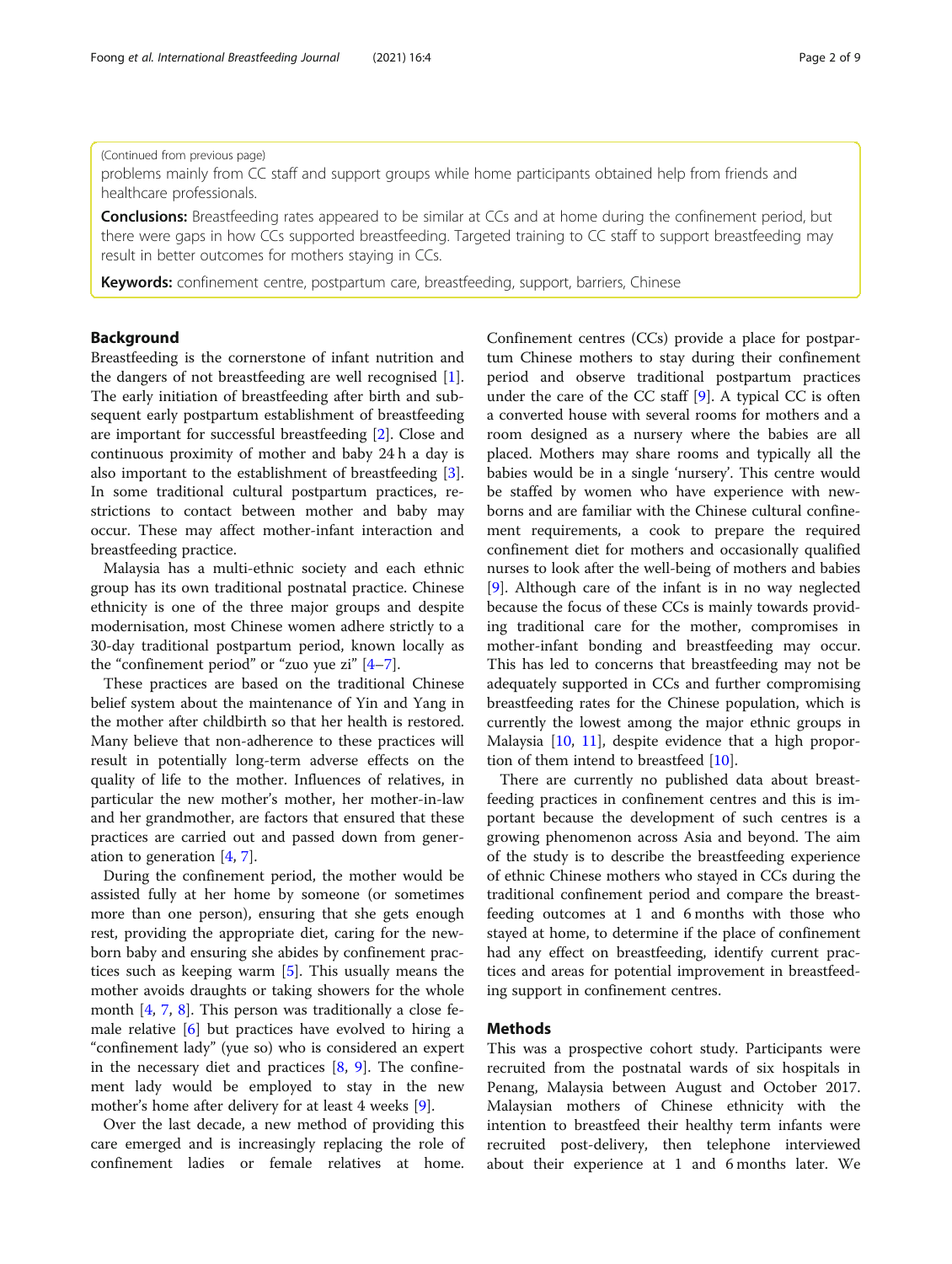excluded single mothers because they may have different social support which may affect breastfeeding. Recruitment was done by the infant's attending doctor, who apart from this was not otherwise involved in the study. Women who chose to go to a CC were recruited on a consecutive basis and the control selected was as far as possible the next woman from the same hospital who planned home confinement. Participants were told that we wanted to study their breastfeeding experience and the information would be used to improve mothers' experiences in the future. Written consent was obtained from the participants prior to the commencement of study.

After consent was obtained, maternal and infant baseline characteristics were collected before discharge. These included maternal age, educational level, occupation, parity, previous breastfeeding experience, place of intended confinement, infant's date of birth, hospital of birth, gender, gestational age at birth, mode of delivery and birthweight. After discharge, there was no contact between the research team and the participant until after her 30-day confinement period.

A telephone interview with the participant was conducted 1 month postpartum (the end of the confinement period). The focus of this telephone interview was to seek the breastfeeding experiences of participants who stayed at CCs and compare it with those at home. The questions included infant's feeding practices, opportunity to room-in and/or spend time with their infants, problems encountered during breastfeeding (such as engorgement, mastitis, insufficient milk), sources of help for these problems and any perceived barriers to breastfeeding. Participants were given the opportunity to elaborate on any of the questions asked. They were also asked at the end of the interview if there was anything positive or negative about her confinement centre that she would like to share with us. The second telephone interview to collect data on breastfeeding practices was conducted when the infant was 6 months old. All questions used had been tested in a separate group of breastfeeding mothers not involved in the study. Both telephone interviews were conducted by three trained research staff and the responses were directly entered into a specially designed interview form.

#### Sample size calculation

Sample size was calculated to be 94 in each group taking into consideration a 20% drop out rate. This was based on the National Health and Morbidity Survey 2016 exclusive breastfeeding prevalence for Malaysian Chinese mothers at 0 to 2 months of 42.5% [[12](#page-8-0)] and our hypothesis that there would be a 50% lower exclusive breastfeeding rate in the CC group compared to the home group.

# Breastfeeding definitions

We defined exclusive breastfeeding according to the World Health Organisation's definition which means no other food or drink, not even water, except for medicines, vitamins and breast milk (including breastfeeding, milk expressed or from a donor). Any breastfeeding was defined as breast milk (including breastfeeding, milk expressed or milk from a donor), and any other food or liquid including non-human milk and formula [[13](#page-8-0)].

Data on breastfeeding was collected during the 1- and 6- month interview asking the mother how she was mainly feeding her baby.

# Data analyses

We tabulated the baseline demographics of the mothers according to place of confinement. Continuous data was presented as mean with standard deviation (SD) and categorical data presented as frequency with percentage (%). Chi-square analysis was used to compare the baseline characteristics between participants staying in confinement centres (CCs) and those staying at home. Comments from free field options were tabulated and categorized into groups. Some of these free field responses were quoted as illustrations. Simple logistic regression was used to determine whether CCs affected breastfeeding rates (any breastfeeding and exclusive breastfeeding) at 1 month and 6 months postpartum and presented as crude odds ratio (OR) with 95% confidence interval (CI). We modeled the likelihood of exclusive breastfeeding or any breastfeeding as a function of CCs using multiple logistic regression by adjusting for other clinically important variables. The results were presented as adjusted odds ratio (aOR) with 95% CI. Statistical analysis was done using Stata13  $[14]$  $[14]$ . We considered a p value of less than 0.05 as significant.

## Results

A total of 187 mothers consented to participate, of which 88 (47%) chose to stay in a CC. Of the 99 (53%) participants who chose to go home during their confinement period, a third of them employed confinement ladies to provide confinement care at home, while the remainder received their care from family members.

We were able to interview 77 (88%) participants from the CC group and 96 (97%) from the home group at 1 month postpartum. At 6 months, 68 (77%) from the CC group and 86 (87%) from the home group completed the interview. (See Fig. [1\)](#page-3-0).

# Baseline characteristics

The maternal and infant baseline characteristics are presented in Table [1.](#page-3-0) The overall mean maternal age was 32.3 (SD 4.0) years with 54% having previous experience with breastfeeding and 57% delivering in a Baby Friendly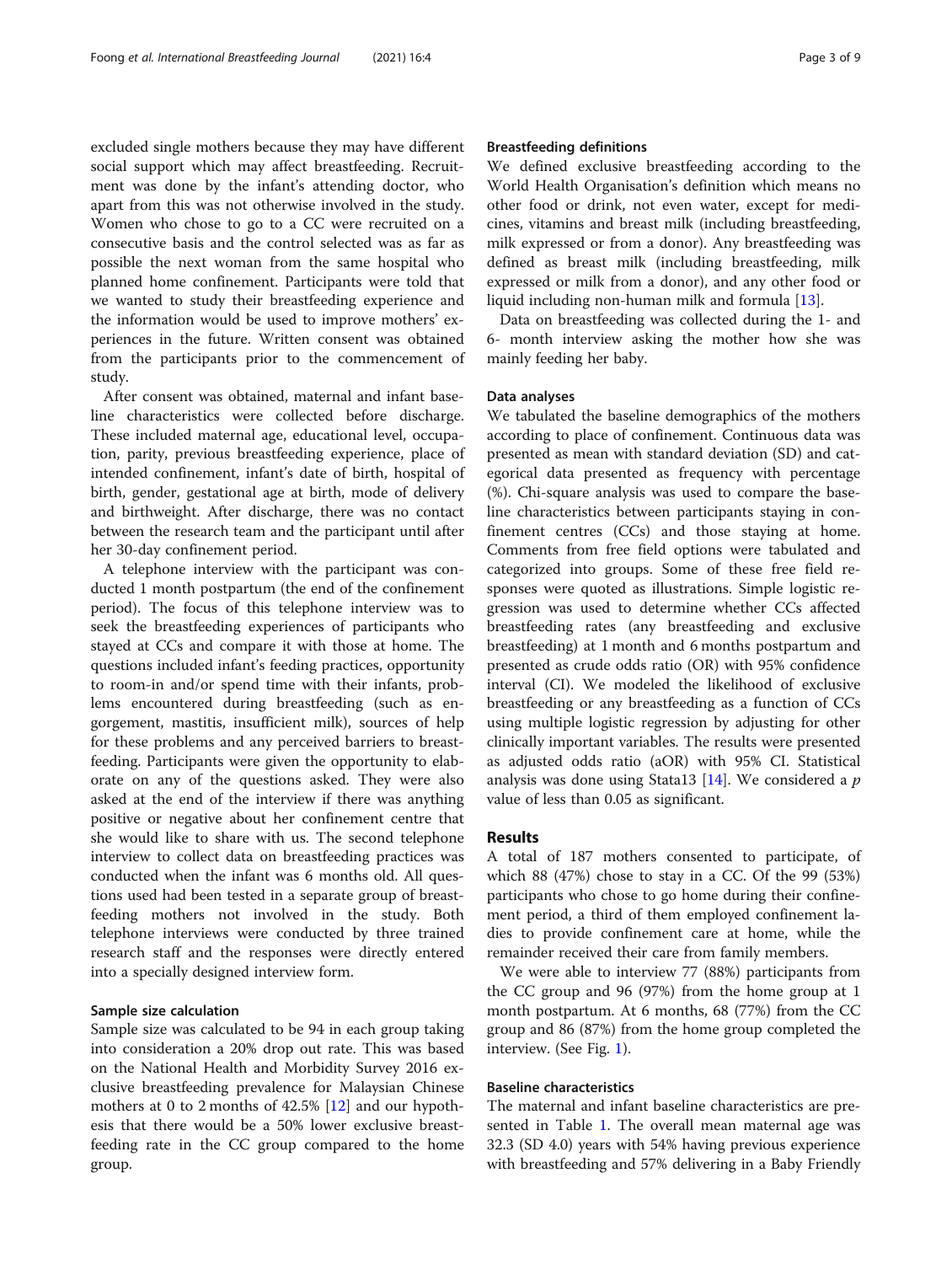<span id="page-3-0"></span>

**Table 1** Baseline characteristics of the mothers and infants ( $N = 187$ )

| <b>Characteristics</b>                      | Place of confinement, n (%)             |                    |  |
|---------------------------------------------|-----------------------------------------|--------------------|--|
|                                             | <b>Confinement centre</b><br>$(n = 88)$ | Home<br>$(n = 99)$ |  |
| Age of mothers (years), mean (SD)           | 32(4.3)                                 | 32(3.3)            |  |
| Received tertiary education                 | 70 (79.6)                               | 80 (80.8)          |  |
| Delivery in BFHI hospital                   | 49 (55.7)                               | 57 (57.6)          |  |
| Primipara*                                  | 47 (53.4)                               | 34 (34.3)          |  |
| Had previous breastfeeding experience*      | 39 (44.3)                               | 62 (62.6)          |  |
| Mode of delivery                            |                                         |                    |  |
| Vaginal                                     | 41 (46.6)                               | 51 (51.5)          |  |
| Instrumental                                | 15(17.1)                                | 16(16.2)           |  |
| Caesarean                                   | 32 (36.4)                               | 32 (32.3)          |  |
| Male infant                                 | 45(51.1)                                | 56 (56.6)          |  |
| Gestational age at birth (weeks), mean (SD) | 38.72 (1)                               | 38.67(1)           |  |
| Infant's birthweight (g), mean (SD)         | 3141.25 (303.6)                         | 3156.07 (339.2)    |  |

 $*$  p value  $< 0.05$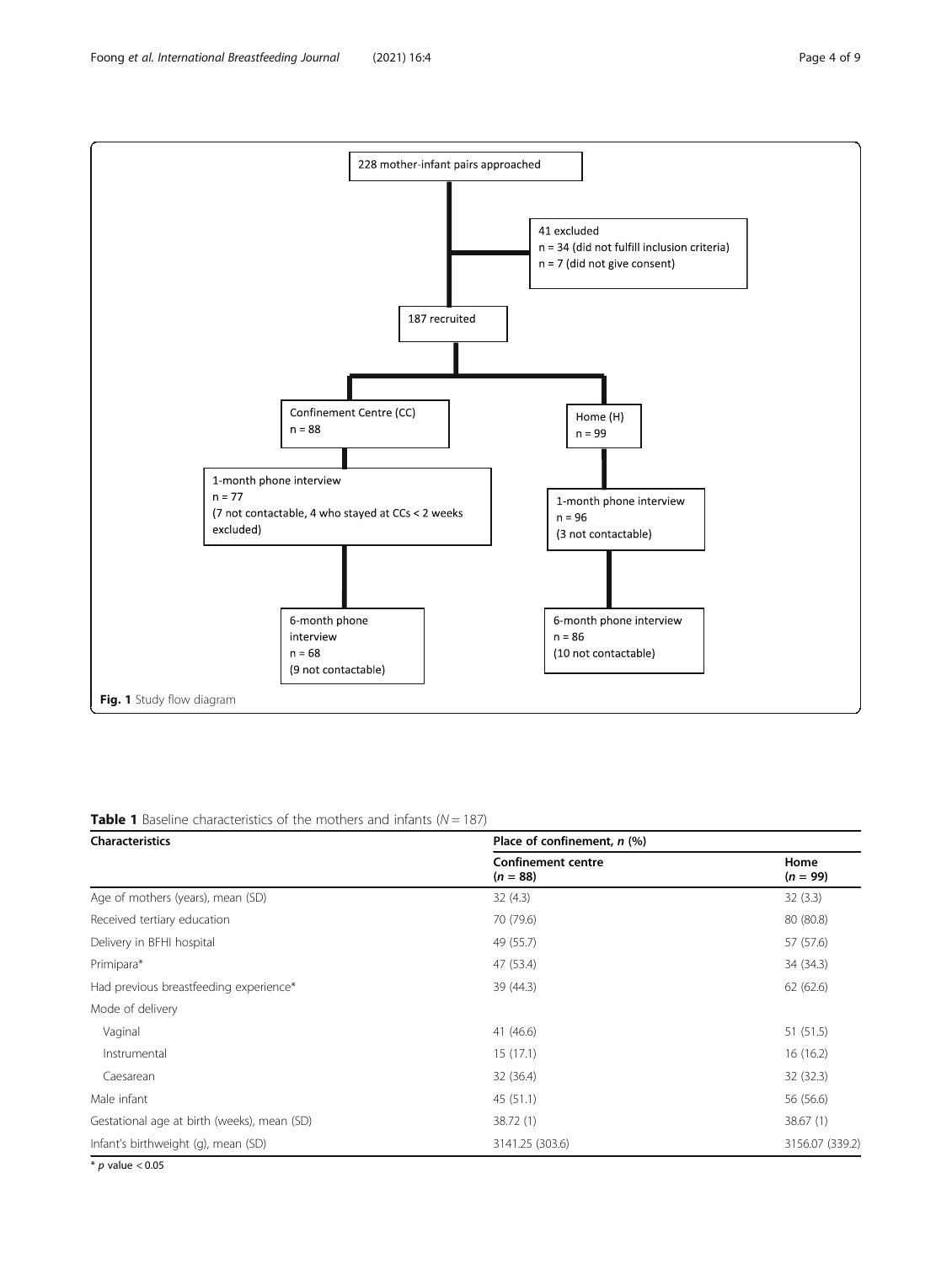Hospital Initiative (BFHI) accredited hospital. Most mothers had a tertiary education and all had at least secondary school education, which reflects what is expected in Penang. The overall mean infant gestational age was 38.7 (SD 1) weeks and mean birthweight of 3149 (SD 322) g. There were no differences in the age, education background, delivery at a BFHI accredited hospital, mode of delivery; infant gestation and birthweight between the two groups. However, we found that significantly more primiparas (53% CC vs 34% H,  $p = 0.01$ ) and fewer mothers with prior breastfeeding experience going to CCs (44% CC vs 63% H,  $p = 0.01$ ).

# Breastfeeding practices at 1 month and 6 months

At 1 month postpartum, all the interviewed participants were continuing to breastfeed, except two mothers from the home group. There was no difference in the exclusive breastfeeding rates between the two groups (62% for CC and 56% for home,  $p = 0.36$ ). Similarly, at 6 months, there was no difference in the exclusive breastfeeding rates between the two groups (37% for CC and 42% for home,  $p = 0.70$ ). Simple logistic regression showed no association between exclusive breastfeeding rates and place of confinement at 1 month, (OR 1.3, 95% CI 0.7, 2.4) or at 6 months, (OR 0.8, 95% CI 0.4, 1.6). Multiple logistic regression adjusted for known clinically important confounders (education level, past breastfeeding experience, place of delivery, mode of delivery, spent more than 6 h a day with baby, roomed-in with baby at night, employment status at 6 months) also did not show that the CC or home was a factor affecting exclusive breastfeeding rates at 1 month (aOR 1.7, 95% CI 0.9, 3.3) and at 6 months (aOR 0.9, 95% CI 0.4, 1.7) or 'any breastfeeding rates' at 6 months (aOR 1.1, 95% CI 0.5, 2.2). We were unable to estimate the odds ratio for 'any breastfeeding rates' at 1 month because all except two participants from the home group were breastfeeding (see Table 2).

Among all participants who were continuing to breastfeed at 1 month ( $n = 171$ ), 29% were breastfeeding directly from the breast, 49% only fed their infants with expressed breast milk (baby was never latched to breast) and 21% used a combination of both. Significantly more participants from CCs were only feeding expressed breast milk compared to those from home (62% vs 39%,  $p < 0.001$ ) at 1 month (See Table [3](#page-5-0)).

Among participants who only fed expressed breast milk at 1 month ( $n = 85$ ), 41% of them stopped breastfeeding by 6 months compared with 35% of those who had included direct latching to their breastfeeding routine  $(p = 0.64)$ . We explored reasons for not directly breastfeeding at 1 month. The main reason was the perception that direct breastfeeding was very time consuming and prevented them from resting properly  $(n = 28)$ . Other reasons included having problems associated with latching ( $n = 22$ ), the need to monitor baby's milk intake  $(n = 14)$ , and difficulty accessing their baby in the nursery or being discouraged from directly latching their infants ( $n = 8$ ). One mother did not want to place the baby near her breasts saying "I feel dirty because I haven't had a shower for so long."

### Breastfeeding experience

Overall, 66% of the participants in the CC group reported that their centre was supportive of breastfeeding. When asked reasons for saying so, they cited one or more reasons which we categorised into the following: staff helped them overcome breastfeeding problems, mental support from staff, breastfeeding education given by staff (especially for mothers with no prior breastfeeding experience), availability of peer support from other mothers in the same centre. Of note, none of the participants stated that they perceived their centre to be supportive of breastfeeding because they had received encouragement to spend time with their infant or to breastfeed at night.

For both groups, we asked if they faced any hindrance to breastfeeding. Ten participants from the CC group reported that they did encounter one or more forms of hindrance which we categorized into the following: staff were not helpful with breastfeeding problems; staff encouraged formula feeding; mother was asked to pump less breast-milk because there was inadequate

**Table 2** Crude and adjusted ORs for breastfeeding at 1 and 6 months defined by place of confinement

|                                | Odds Ratio,<br>OR (95% CI) | p value | Adjusted Odds Ratio, aOR (95% CI) <sup>a</sup> | p value |
|--------------------------------|----------------------------|---------|------------------------------------------------|---------|
| At 1 month                     |                            |         |                                                |         |
| Exclusive breastfeeding        | 1.3(0.7, 2.4)              | 0.42    | 1.7(0.9, 3.3)                                  | 0.14    |
| Any breastfeeding <sup>b</sup> | Not estimable              |         | Not estimable                                  |         |
| At 6 months                    |                            |         |                                                |         |
| Exclusive breastfeeding        | 0.8(0.4, 1.6)              | 0.52    | 0.9(0.4, 1.7)                                  | 0.67    |
| Any breastfeeding              | 1.0(0.5, 1.9)              | 0.99    | 1.1(0.5, 2.2)                                  | 0.82    |

a<br>Adjusted for maternal education level, past breastfeeding experience, place of delivery, mode of delivery, spent more than 6 h a day with baby, rooming-in at night, employment status at 6 months

<sup>b</sup>All mothers except 2 from the home group were practicing some form of breastfeeding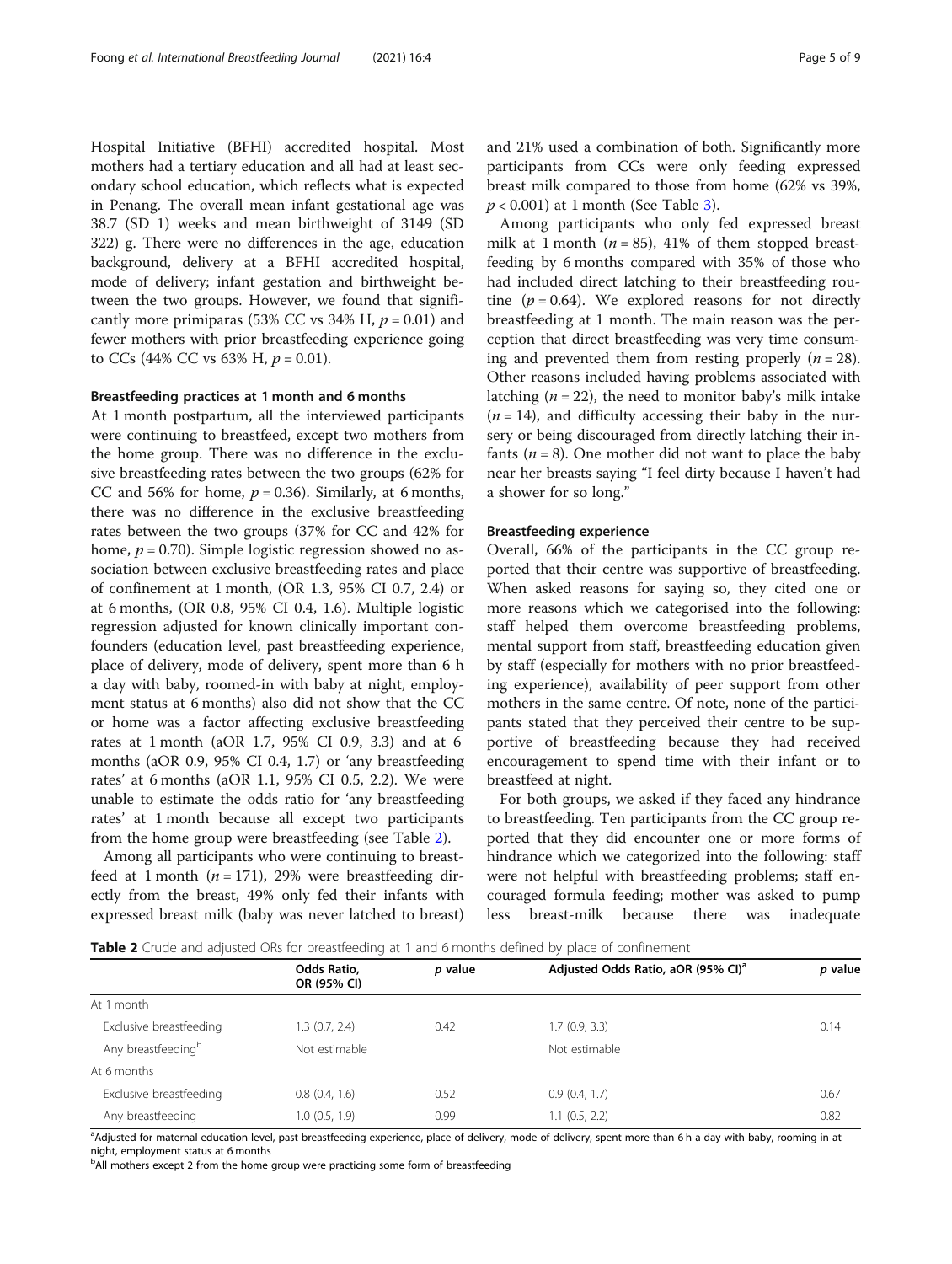|                                         | Confinement centre $(N = 77)$<br>n(%) | Home $(N = 96)$<br>n(%) |
|-----------------------------------------|---------------------------------------|-------------------------|
| Expressed milk feeding only             | 48 (62)                               | 37 (39)                 |
| Direct latch feeding only               | 9(12)                                 | 41(43)                  |
| Direct latch and expressed milk feeding | 20(26)                                | 16(17)                  |
| Stopped breastfeeding                   | 0                                     | 2(2)                    |

<span id="page-5-0"></span>Table 3 Methods of breastfeeding by place of confinement at 1 month

refrigerator storage space; family members were against breastfeeding; inappropriate information given regarding breastfeeding such as the need to stop breastfeeding for a jaundiced baby or for diarrhea or skin rashes; or misconceptions such as "baby would be hungry without formula", "breast milk will cause indigestion", "breastfeeding was troublesome and would result in a clingy baby". However, not being allowed to breastfeed at night was not cited as a perceived hinderance to breastfeeding. Interestingly, three of the participants who said they had some hindrance to breastfeeding had earlier considered their centres to be supportive of breastfeeding. On the other hand, eight participants from the home group indicated that they had faced breastfeeding hindrance either because their family members or hired confinement lady did not support breastfeeding.

### Sleeping arrangements during the confinement period

Despite 66% of CC participants reporting that their centre supported breastfeeding, only 57% reported that their CC allowed mothers to share a room with their babies. However, even among the 43 participants whose CCs allowed them to room-in with their babies, 38 participants said they chose not to do so. They would sleep in their own room (sometimes with a few other mothers in the same room) while their babies slept in a nursery. When we compared CC participants with participants at home, only 8% of CC participants actually slept with their babies while 69% of those from home did so  $(p < 0.001)$ .

Only 73% of CC participants reported that they could access their babies at any time of the day or night, while the remaining 27% had some restrictions. In particular, 17 participants reported that their CC discouraged or disallowed breastfeeding at night. Other restrictions included designated times to be with or see their baby through a window in the nursery. We illustrated how much access a mother has to her baby if they did not room-in together in Table 4.

Breastfeeding problems encountered and sources of help Breastfeeding problems were experienced by 62 participants in the CC group (81%) and 73 participants in the home group (76%). Among those with breastfeeding problems, significantly more participants in CCs (79%) compared with those at home (59%) encountered latching difficulties, breast engorgement, blocked ducts, mastitis, abscess and sore nipples ( $n = 49$  vs 43,  $p = 0.03$ ). However, there was weak evidence that inadequate milk production was more commonly reported in the CC group compared to the home group ( $n = 40$  vs 33,  $p =$ 0.06).

The number of participants who perceived that family members were the main source of hindrance to breastfeeding was similar in both groups ( $n = 9$  vs 8,  $p = 0.64$ ).

Sources of help for breastfeeding problems were different for participants in CCs and home. Participants in CCs mainly sought help from centre staff  $(n = 30, 39%)$ and breastfeeding support groups  $(n = 15, 19%)$  while most home participants obtained help either from friends ( $n = 16$ , 17%) or healthcare professionals ( $n = 19$ , 20%). Only 7 (7%) of participants staying at home

**Table 4** Mother's access to baby in the nursery (for participants who did not share a room with their babies,  $n = 71$ )

| Description                                                                                                                                                                                                   | n(%)  |
|---------------------------------------------------------------------------------------------------------------------------------------------------------------------------------------------------------------|-------|
| Baby could be brought out of the nursery at any time to be with mother. In addition, mothers could see their babies from outside of the<br>nursery through a window any time of the day or night.             |       |
| Baby could be brought out of the nursery at any time to be with mother. Window for mothers to see their babies in the nursery only open<br>for certain hours of the day.                                      | 8(10) |
| Baby could be brought out of the nursery at any time to be with mother but unable to see baby while in the nursery.                                                                                           | 2(3)  |
| Baby only allowed out of the nursery during the day. No physical access to baby at night. However, mothers can see their babies through a<br>window from outside of the nursery any time of the day or night. |       |
| Baby only allowed out of the nursery during the day. No physical access to baby at night. Window for mothers to see their babies in the<br>nursery only open certain hours of the day.                        | 3(4)  |
| Baby only allowed out of the nursery during the day. No physical access to baby at night. Unable to see baby from outside of the nursery.                                                                     | 2(3)  |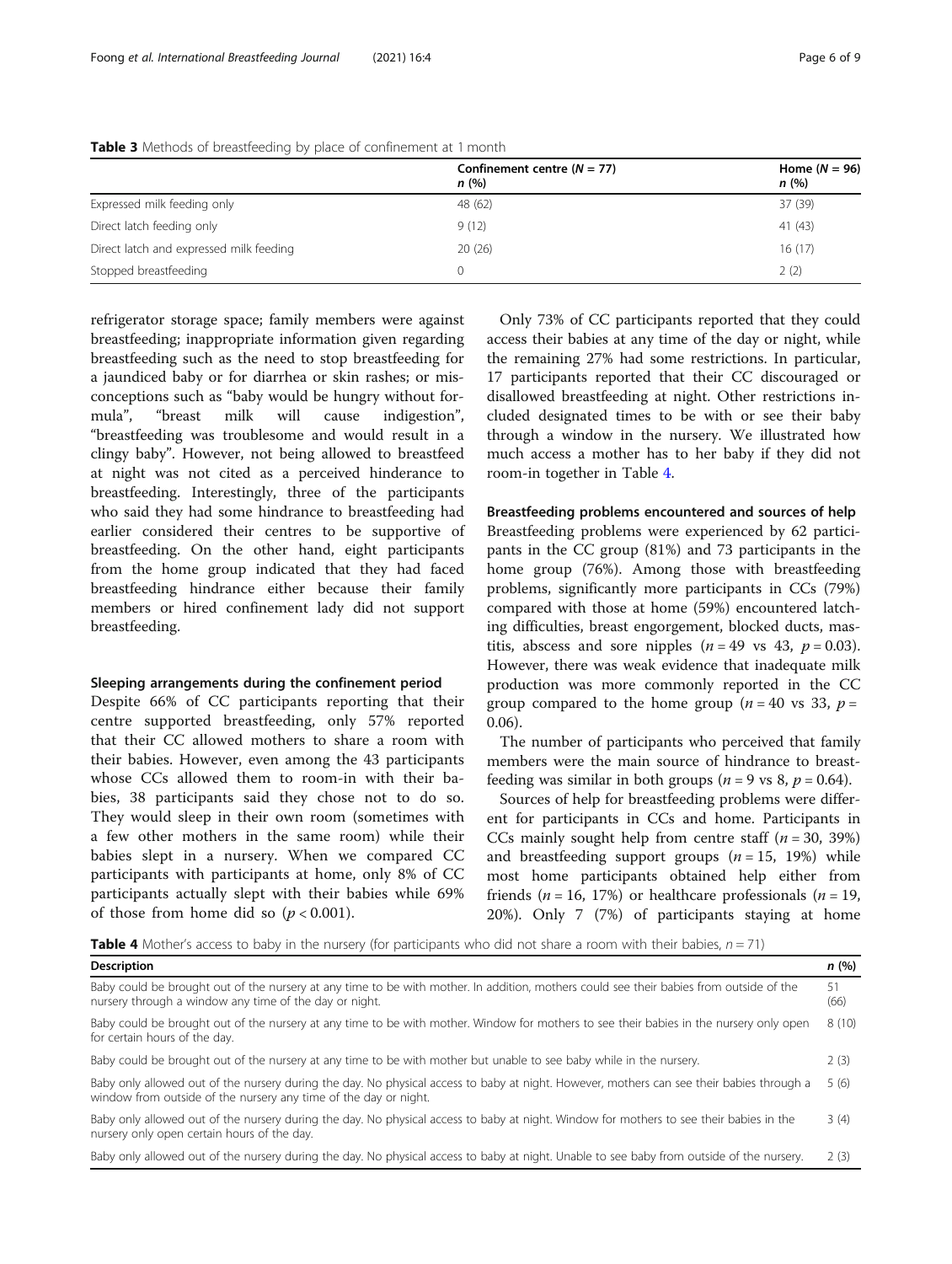# **Discussion**

We found that exclusive breastfeeding rates at 1 month and 6 months appeared to be similar for mothers who went to CCs and those who stayed at home. This is contrary to current perceptions that CCs are a cause of early breastfeeding cessation due to numerous practices in CCs that hinder breastfeeding. One such practice which we found in our study was that CCs discouraged mothers from rooming-in with their babies. This was worrying as it causes significant separation of mother and infant and could disrupt the establishment as well as continuation of breastfeeding [\[15](#page-8-0)]. The practice of separating mothers from their babies at CCs was most likely due to the cultural emphasis on the need for postnatal mothers to rest during the confinement period [\[4](#page-7-0), [7,](#page-8-0) [8\]](#page-8-0). A mother who is separated from her baby would not be able to detect the baby's feeding cues and thus, may miss breastfeeding opportunities. This turn may result in lower milk production [\[3](#page-7-0)].

It was interesting to note that more mothers were feeding expressed breast milk to their babies at CCs compared to home. While we did not further explore reasons for this, the most likely reason was that these mothers had the intention to breastfeed. However, due to limitations in access to their infants, both due to lack of rooming-in and in some cases restrictions in access to nurseries, they had chosen to do this in order to sustain breast milk feeding. We do not know if there was also a possibility of influences from commercial breast-pump industries [[16](#page-8-0)] or if women in CCs could also be influencing each other to express milk rather than to directly breastfeed. There were also more primipara mothers in CCs, and a study in Hong Kong found that mothers with no previous breastfeeding experience were more likely to exclusively feed expressed milk [\[17\]](#page-8-0).

While we do not have data for Malaysia, there are reports that expressed milk feeding is an increasing trend among ethnic Chinese mothers in neighbouring Singapore and Hong Kong [[17](#page-8-0)–[19](#page-8-0)]. This is a concern because there is a growing body of evidence that feeding expressed breast milk might be different from feeding at the breast. Studies have found that there is higher risk of asthma [\[20\]](#page-8-0) and childhood obesity [[21](#page-8-0)–[23](#page-8-0)] with expressed breast milk feeding compared to direct breastfeeding. Studies have also found that only feeding expressed breast milk could result in early cessation of breastfeeding [[17,](#page-8-0) [23](#page-8-0)–[25](#page-8-0)]. Therefore, it is important for future studies to explore this trend to understand and address the factors that influence the choice to feed expressed milk rather than directly breastfeed.

Given all the above barriers to breastfeeding in CCs, it had been a surprise to find there were no difference in exclusive breastfeeding rates at 1 month and 6 months. A possible reason could be because all mothers included in this study had the intention to breastfeed and having such an intention is a recognized factor affecting breastfeeding duration  $[26]$  $[26]$ . We believe that this intention was the main factor why mothers in this study persevered with breastfeeding despite presence of some practices in CCs that hindered breastfeeding. Another reason for this finding was the perceived support that the mothers had from their CCs, even though there were gaps in the provision of support and a lack of understanding of what appropriate breastfeeding support actually entails. For example, despite restrictions in access to their babies and being discouraged from rooming-in or feeding at night (both of which are known barriers to breastfeeding), these mothers felt that their CC was supportive of breastfeeding. There is evidence that mothers who perceive that they are supported are more likely to successfully breastfeed [[3\]](#page-7-0).

Apart from the above, the breastfeeding experience in the two settings was similar. Mothers from both groups encountered people who hindered breastfeeding; some mothers in CCs had CC staff who discouraged breastfeeding while some of those who stayed at home had hired confinement ladies who discouraged breastfeeding. In both the groups, family members were also cited as a barrier to breastfeeding.

We found that there were more first-time mothers in the CC group. While there are no known published reports on this, the most likely reason is because CCs are a relatively new phenomena and are becoming increasingly available while the traditional confinement is less available due to the changing social structure, living arrangements and reduced availability of the traditional confinement lady. Younger mothers are more likely to use this facility while more experienced mothers might opt for what they had before, i.e. home care. In addition, first time mothers may also lack confidence to look after the baby themselves at home without a 'traditional confinement lady.' Another reason might be that multiparous mothers did not want to be separated from their other children. Future studies could be done to explore the validity of these explanations.

Our study is important because over the past decade there has been a rapid expansion of CC services not only in Penang and throughout Malaysia but also in other parts of the world including Singapore, Hong Kong and mainland China. Similar centres are also opening to cater for the traditional needs of the other Malaysian ethnic groups. Therefore, this study offers insight into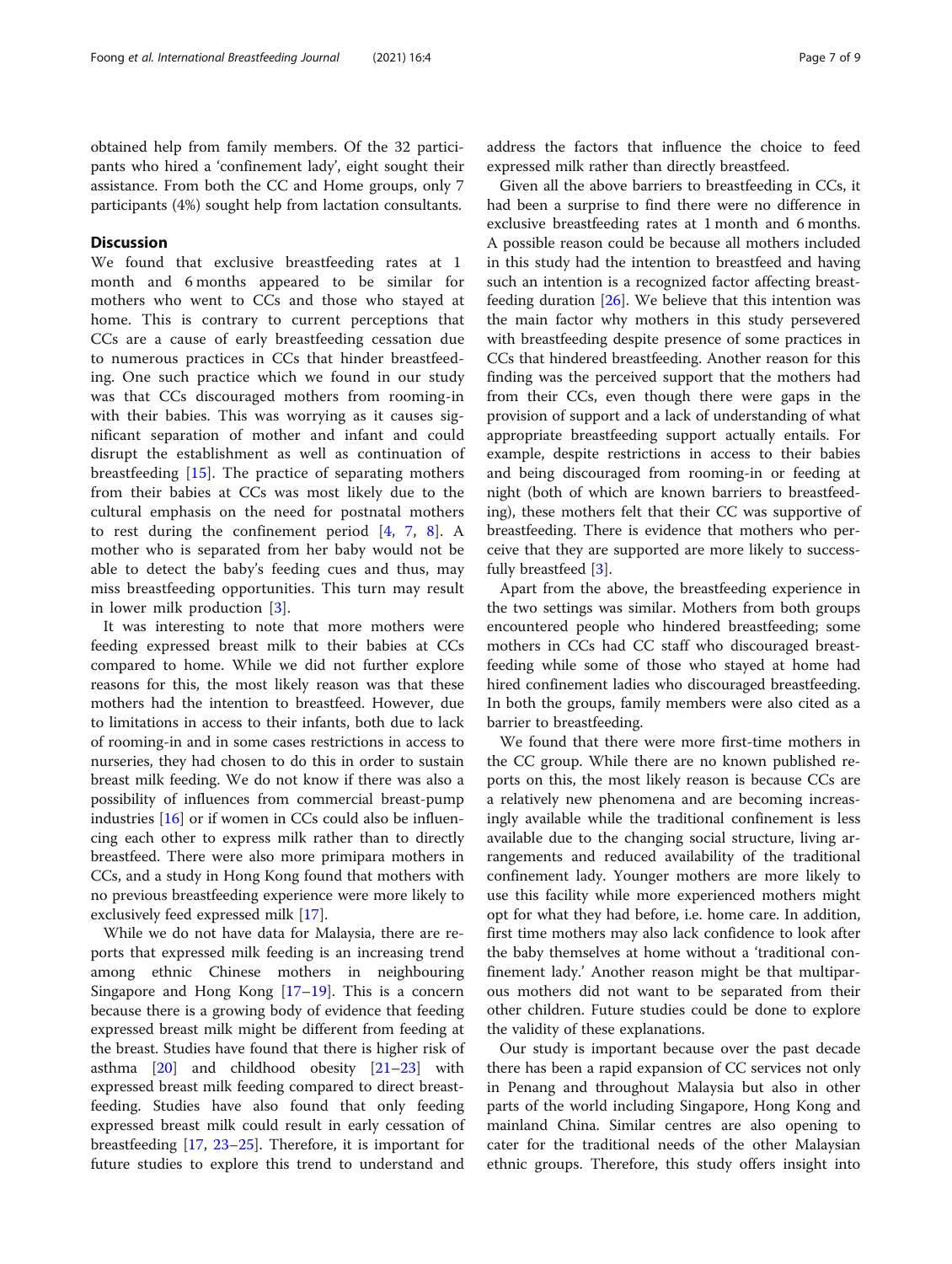<span id="page-7-0"></span>the level of breastfeeding support that is currently being offered and the findings will be useful in determining how support can be offered to these centres and to mothers at home. We noted that only a few mothers sought help from lactation consultants or peer support groups. There is currently no formal recognition of lactation consultants in Malaysia and the number of certified consultants is very low. Peer support groups exist but again our data showed that these were not sought either by the CC or home participants. Efforts to link CCs and mothers at home with these groups are needed. This study also provides insight into the training needs of the CC staff.

A limitation of our study would be that our findings reflect only the views of mothers who at recruitment had the intention to breastfeed. These findings do not apply to mothers without an intention to breastfeed, and such studies are needed. In addition, this study is limited because we did not have data on which CC the mothers went to. However, while we believe that our sample of mothers reasonably represents the mothers using CCs in Penang, we do not believe that we have a reasonable representation of the CCs in Penang. It is likely not all CCs in Penang were represented in the data and it is possible that several of our participants could have been at any one of the CCs. Practices in each CC were different, with some more supportive of breastfeeding than others. Given that we recruited women who intended to breastfeed, we may have inadvertently selected CCs that were more likely to be supportive of breastfeeding. Therefore, our results might not be generalizable to all mothers attending all CCs in Penang. Another limitation of the study was the sample size. We based our sample size on the assumption that we could expect a 50% lower exclusive breastfeeding rate in the CC group. There were no available data to guide us in this estimate and we now believe this may have been an overestimation of the expected difference. Indeed, the sample size was barely adequate to meet this 50% assumption. Therefore, there is a possibility that there could be a difference between the two groups that we failed to demonstrate due to this overestimation.

# Conclusions

We found that spending the traditional confinement period in CCs or at home did not appear to result in a difference in both exclusive breastfeeding and any breastfeeding rates at one and 6 months postpartum among Chinese mothers who intended to breastfeed. However, when describing their experience, we found definite gaps in how CCs were supporting breastfeeding. Ways to overcome this need to be explored. One such intervention might be to provide training to improve CC staff's ability to provide breastfeeding support. Such training would need to be tailored specifically to their needs and thus CC staff input into the design of an educational training package is recommended. Future studies could also be done on all mothers regardless of their intention to breastfeed.

#### Abbreviations

BFHI: Baby Friendly Hospital Initiative; CC: confinement centre; vs: versus

#### Acknowledgements

The authors acknowledge Ru Jian Jonathan Teoh (initial draft of the protocol); Drs Adele Tan, Hon Kit Cheang, Yee Chen Hwang, Giap Liang Dan, Jessica Tan, Kwai Meng Pong, Siti Khadijah Hamdan, Balkees Abdul Majeed (participant recruitment); Caryn Lim (initial data collection and data entry); Wei Wen Lee (data collection, phone interviews and data entry); Zcho Huey Lee (phone interviews and data entry); as well as all mothers and hospitals who participated in this study.

#### Authors' contributions

SCF, MLT, WCF AND JJH were major contributors in the design of the study and in writing the manuscript. WCF, FFR and SCF analysed and interpreted the data. FFR was the major contributor in writing the statistical sections of the manuscript. All authors read and approved the final manuscript.

#### Authors' information

SCF, MLT, WCF AND JJH are all paediatricians and advocates for breastfeeding.

#### Funding

RCSI & UCD Malaysia Campus provided a research grant (PMC RC-17) but did not play any role in the design of the study, data collection, analysis and interpretation of data nor in the writing of the manuscript.

#### Availability of data and materials

The datasets used and/or analysed during the current study are available from the corresponding author on reasonable request.

# Ethics approval and consent to participate

This study was registered with the National Medical Research Registry (NMRR-17-1174-36384 S1) and ethical approval by Joint Penang Independent Ethics Committee (JPEC 02-18-0026). All participants gave written informed consent.

#### Consent for publication

Not applicable.

#### Competing interests

The authors declare that they have no competing interests.

# Received: 28 April 2020 Accepted: 10 December 2020 Published online: 06 January 2021

#### References

- 1. Stuebe A. The risk of not breastfeeding for mothers and infants. Rev Obstet Gynecol. 2009;2:222–31.
- 2. Moore ER, Bergman N, Anderson GC, Medley N. Early skin-to-skin contact for mothers and their healthy newborn infants. Cochrane Database Syst Rev. 2016;11:CD003519.
- 3. Jaafar SH, Ho JJ, Lee KS. Rooming-in for new mother and infant versus separate care for increasing the duration of breastfeeding. Cochrane Database Syst Rev. 2016;8:CD006641.
- 4. Dennis CL, Fung K, Grigoriadis S, Robinson GE, Romans S, Ross L. Traditional postpartum practices and rituals: a qualitative systematic review. Women Health. 2007;3(4):487–502.
- 5. Ding G, Tian Y, Yu J, Vinturache A. Cultural postpartum practices of 'doing the month' in China. Perspect Public Health. 2018;138(3):147–9.
- 6. Poh B, Koon W, Yuen P, Norimah A. Postpartum dietary intakes and food taboos among Chinese women attending maternal and child health clinics and maternity hospital, Kuala Lumpur. Malays J Nutr. 2005;11:1–21.